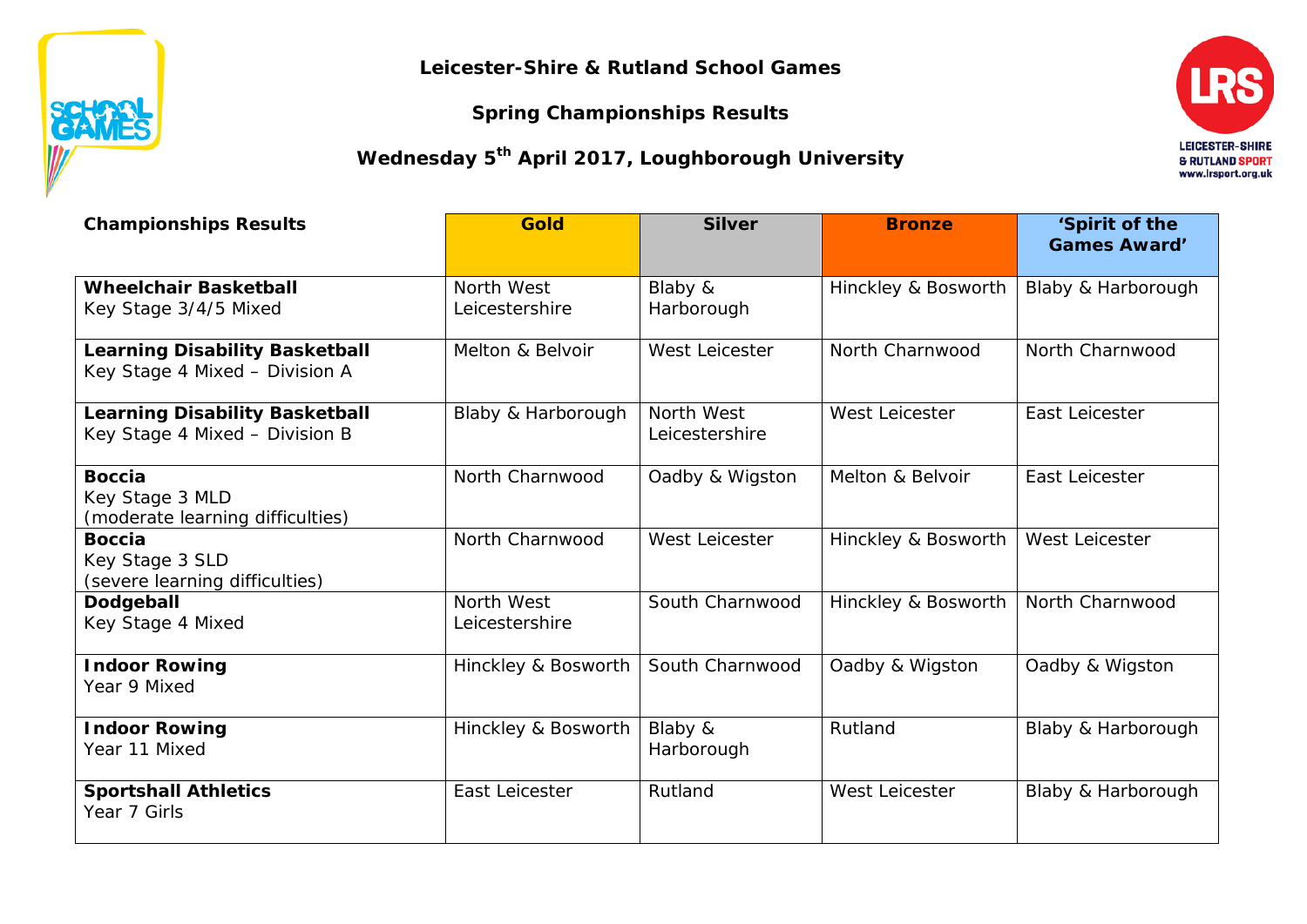| <b>Sportshall Athletics</b><br>Year 7 Boys  | Blaby & Harborough  | Rutland         | Oadby & Wigston              | North West<br>Leicestershire |  |
|---------------------------------------------|---------------------|-----------------|------------------------------|------------------------------|--|
| <b>Sportshall Athletics</b><br>Year 8 Girls | Hinckley & Bosworth | Rutland         | Oadby & Wigston              | Melton & Belvoir             |  |
| <b>Sportshall Athletics</b><br>Year 8 Boys  | Oadby & Wigston     | East Leicester  | Rutland                      | Rutland                      |  |
| Volleyball<br>Key Stage 4 Girls             | South Charnwood     | North Charnwood | North West<br>Leicestershire | Rutland                      |  |
| Volleyball<br>Key Stage 4 Boys              | Blaby & Harborough  | East Leicester  | West Leicester               | North West<br>Leicestershire |  |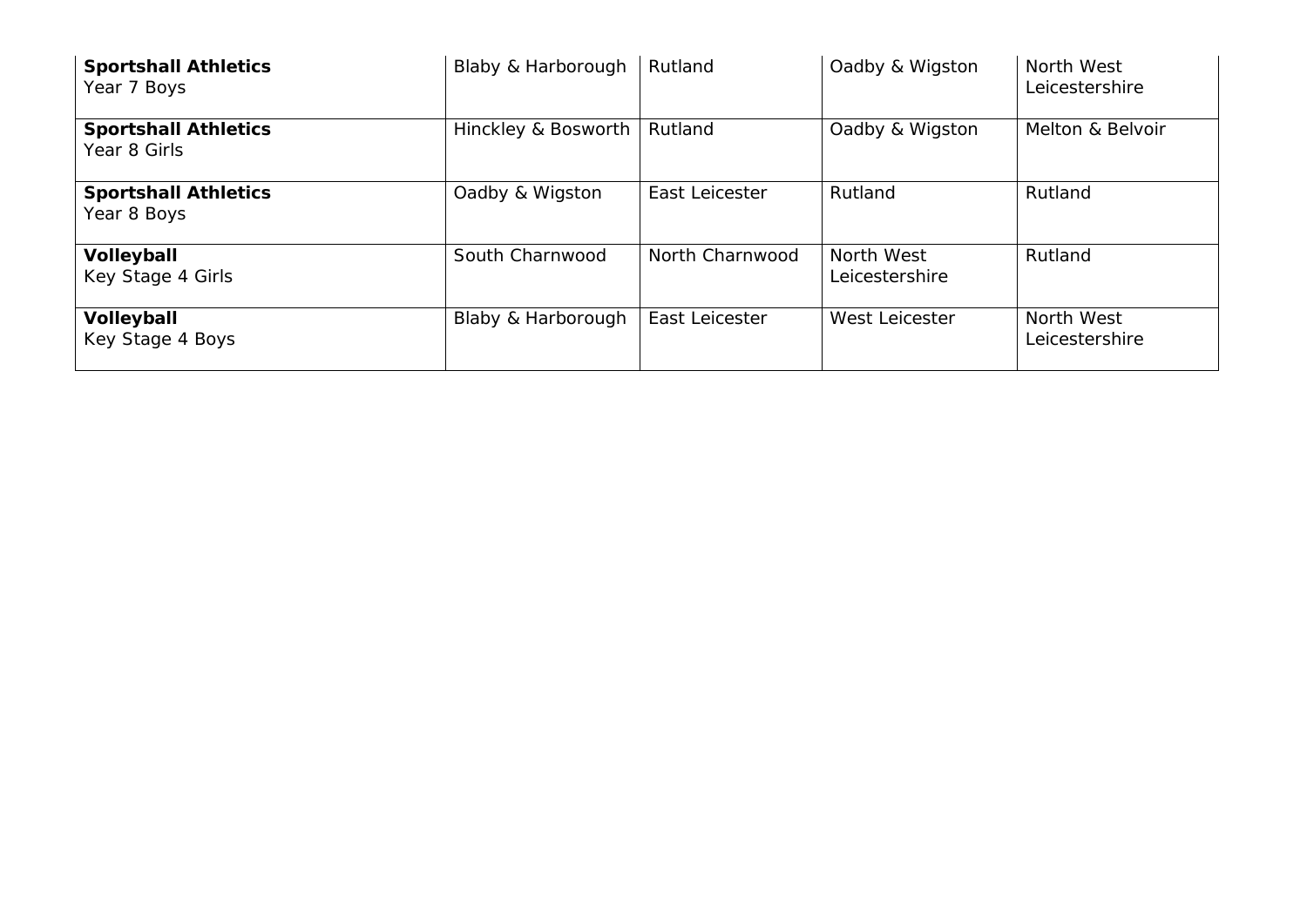## **Full School Games Spring Championship Results**

| <b>Competition</b>                                                                           | 1 <sup>st</sup>                                                | 2 <sup>nd</sup>                                     | 3 <sup>rd</sup>                                                         | 4 <sup>th</sup>                 | 5 <sup>th</sup>                                      | 6 <sup>th</sup>                  | 7 <sup>th</sup>                               | 8 <sup>th</sup>                                | 9 <sup>th</sup> | 10 <sup>th</sup> |
|----------------------------------------------------------------------------------------------|----------------------------------------------------------------|-----------------------------------------------------|-------------------------------------------------------------------------|---------------------------------|------------------------------------------------------|----------------------------------|-----------------------------------------------|------------------------------------------------|-----------------|------------------|
| Wheelchair<br><b>Basketball</b><br>Key Stage<br>3/4/5 Mixed                                  | North West<br>Leicestershire<br>(Forest<br>Way/Castle<br>Rock) | Blaby &<br>Harborough<br>(Robert<br>Smyth)          | Hinckley &<br>Bosworth<br>(Heath Lane,<br>Saint Martin's<br>& Bosworth) | East Leicester<br>(Judgemeadow  | Oadby &<br>Wigston<br>(Gartree /<br>Wigston<br>Acad) |                                  |                                               |                                                |                 |                  |
| Learning<br><b>Disability</b><br><b>Basketball</b><br>Key Stage 4<br>$Mixed -$<br>Division A | Melton &<br>Belvoir (Birch<br>Wood)                            | West<br>Leicester<br>(Ellesmere /<br>West Gate)     | North<br>Charnwood<br>(Maplewell)                                       |                                 |                                                      |                                  |                                               |                                                |                 |                  |
| Learning<br><b>Disability</b><br><b>Basketball</b><br>Key Stage 4<br>$Mixed -$<br>Division B | Blaby &<br>Harborough<br>(Birkett<br>House)                    | North West<br>Leicestershire<br>(Forest Way)        | West<br>Leicester<br>(Ellesmere /<br>West Gate)                         | East Leicester<br>(Netherhall)  |                                                      |                                  |                                               |                                                |                 |                  |
| <b>Boccia</b><br>Key Stage 3<br><b>MLD</b>                                                   | North<br>Charnwood<br>(Maplewell)                              | Oadby &<br>Wigston<br>(Gartree/<br>Wigston<br>Acad) | Melton &<br>Belvoir (Birch<br>Wood)                                     | East Leicester<br>(Crown Hills) | South<br>Charnwood<br>(Rawlins)                      | West<br>Leicester<br>(Ellesmere) | North West<br>Leicestershire<br>(Castle Rock) | Hinckley &<br>Bosworth<br>(Dorothy<br>Goodman) |                 |                  |
| <b>Boccia</b><br>Key Stage 3<br><b>SLD</b>                                                   | North<br>Charnwood<br>(Ashmount)                               | West<br>Leicester<br>(Ellesmere)                    | Hinckley &<br>Bosworth<br>(Dorothy<br>Goodman)                          |                                 |                                                      |                                  |                                               |                                                |                 |                  |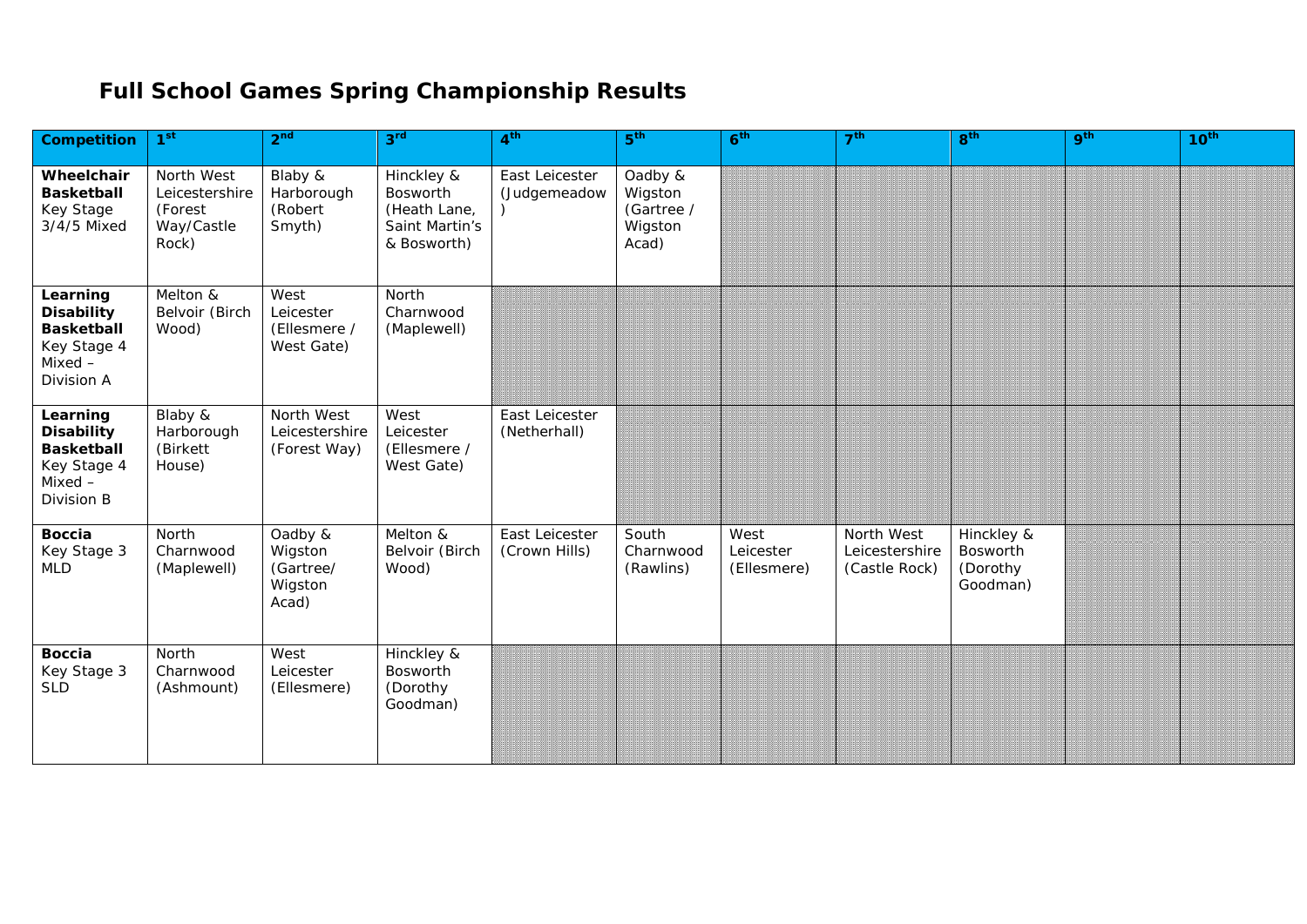| Dodgeball<br>Key Stage 4<br>Mixed              | North West<br>Leicestershire<br>(Ashby)        | South<br>Charnwood<br>(Cedars)      | Hinckley &<br>Bosworth<br>(Saint<br>Martin's) | North<br>Charnwood<br>(Hind Leys)              | Rutland<br>(Casterton)                    | Melton &<br>Belvoir (John<br>Ferneley)       | East Leicester<br>(Crown Hills)              |                                              |                                               |                                             |
|------------------------------------------------|------------------------------------------------|-------------------------------------|-----------------------------------------------|------------------------------------------------|-------------------------------------------|----------------------------------------------|----------------------------------------------|----------------------------------------------|-----------------------------------------------|---------------------------------------------|
| Rowing<br>Year 9 Mixed                         | Hinckley &<br>Bosworth<br>(Hastings)           | South<br>Charnwood<br>(Martin)      | Oadby &<br>Wigston<br>(Wigston<br>Acad)       | Blaby &<br>Harborough<br>(Kibworth)            | Melton &<br>Belvoir<br>(John<br>Ferneley) | East Leicester<br>(Soar Valley)              | North<br>Charnwood<br>(Woodbrook<br>Vale)    | Rutland<br>(Uppingham)                       |                                               |                                             |
| Rowing<br>Year 11<br>Mixed                     | Hinckley &<br>Bosworth<br>(Market<br>Bosworth) | Blaby &<br>Harborough<br>(Kibworth) | Rutland<br>(Catmose)                          | North West<br>Leicestershire<br>(Ashby)        | Oadby &<br>Wigston<br>(Wigston<br>Acad)   | Melton &<br>Belvoir (John<br>Ferneley)       | North<br>Charnwood<br>(Limehurst)            | South<br>Charnwood<br>(Rawlins)              | East Leicester<br>(Crown Hills)               |                                             |
| Sportshall<br><b>Athletics</b><br>Year 7 Girls | East Leicester<br>(St Paul's)                  | Rutland<br>(Uppingham<br>Coll)      | West<br>Leicester (Sir<br>Jonathan<br>North)  | Blaby &<br>Harborough<br>(Thomas<br>Estley)    | North<br>Charnwood<br>(Shepshed)          | Oadby &<br>Wigston<br>(Gartree)              | Hinckley &<br>Bosworth<br>(Hinckley<br>Acad) | North West<br>Leicestershire<br>(Ivanhoe)    | South<br>Charnwood<br>(Humphrey<br>Perkins)   | Melton &<br>Belvoir<br>(Belvoir)            |
| Sportshall<br><b>Athletics</b><br>Year 7 Boys  | Blaby &<br>Harborough<br>(Thomas<br>Estley)    | Rutland<br>(Catmose)                | Oadby &<br>Wigston<br>(Manor)                 | East Leicester<br>(St Paul's)                  | Melton &<br>Belvoir<br>(Belvoir)          | Hinckley &<br>Bosworth<br>(Hinckley<br>Acad) | North West<br>Leicestershire<br>(Ivanhoe)    | West<br>Leicester<br>(Lancaster)             | North<br>Charnwood<br>(Shepshed)              | South<br>Charnwood<br>(Humphrey<br>Perkins) |
| Sportshall<br><b>Athletics</b><br>Year 8 Girls | Hinckley &<br>Bosworth<br>(Saint<br>Martin's)  | Rutland<br>(Catmose)                | Oadby &<br>Wigston<br>(Wigston<br>Acad)       | Blaby &<br>Harborough<br>(Lutterworth<br>Coll) | East<br>Leicester<br>(St Paul's)          | North<br>Charnwood<br>(De Lisle)             | South<br>Charnwood<br>(Humphrey<br>Perkins)  | West<br>Leicester (Sir<br>Jonathan<br>North) | North West<br>Leicestershire<br>(Castle Rock) | Melton &<br>Belvoir (John<br>Ferneley)      |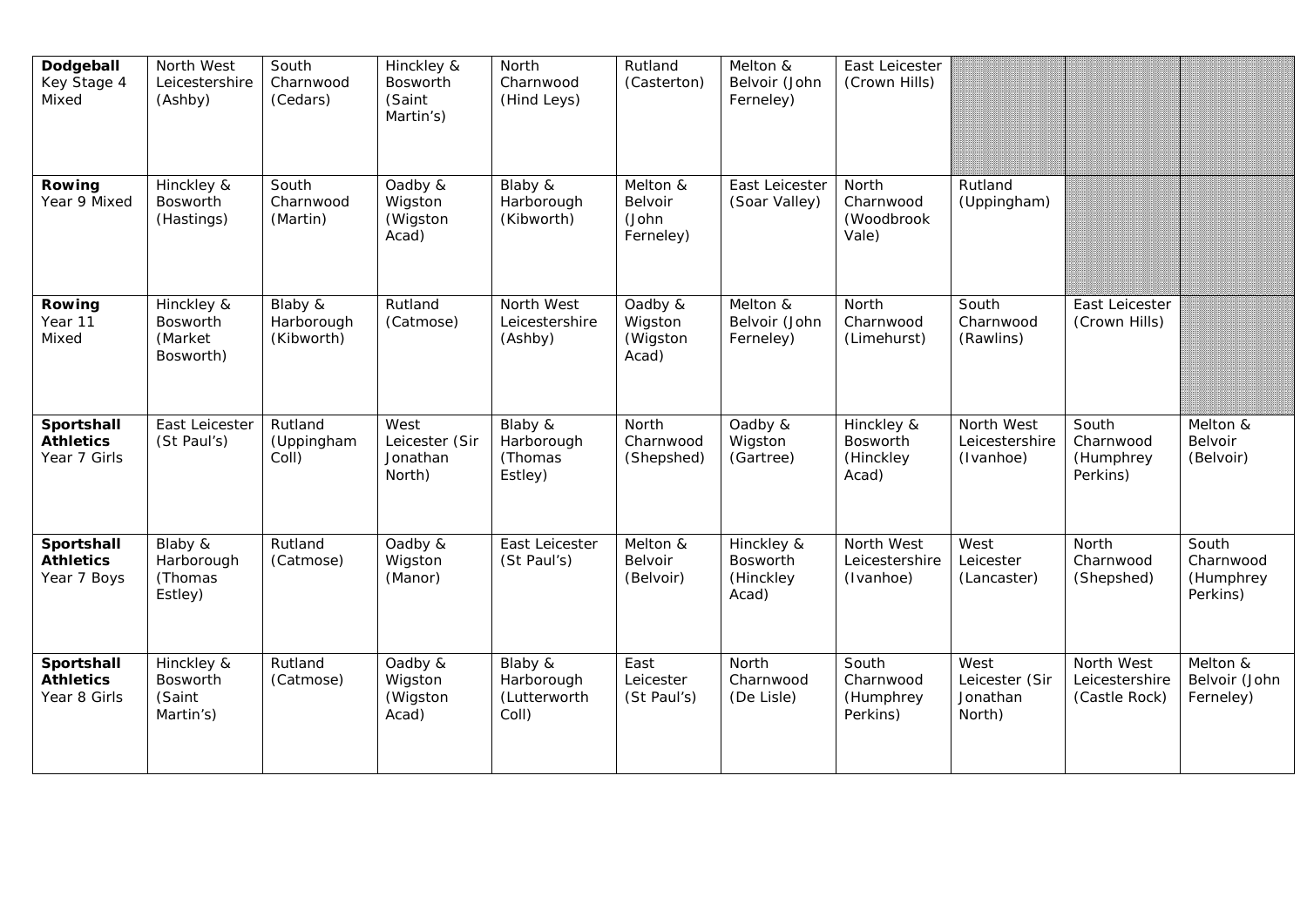| Sportshall<br><b>Athletics</b><br>Year 8 Boys | Oadby &<br>Wigston<br>(Gartree)             | East Leicester<br>(St. Paul's)      | Rutland<br>(Catmose)                    | <b>North</b><br>Charnwood<br>(Shepshed) | Melton &<br>Belvoir<br>(John<br>Ferneley)   | South<br>Charnwood<br>(Rawlins)                     | Hinckley &<br><b>Bosworth</b><br>(Market)<br>Bosworth) | Blaby &<br>Harborough<br>(Lutterworth<br>Coll) | North West<br>Leicestershire<br>(Newbridge) | West<br>Leicester<br>(New<br>College) |
|-----------------------------------------------|---------------------------------------------|-------------------------------------|-----------------------------------------|-----------------------------------------|---------------------------------------------|-----------------------------------------------------|--------------------------------------------------------|------------------------------------------------|---------------------------------------------|---------------------------------------|
| Volleyball<br>Key Stage 4<br>Girls            | South<br>Charnwood<br>(Cedars)              | North<br>Charnwood<br>(Hind Leys)   | North West<br>Leicestershire<br>(Ashby) | Rutland<br>(Catmose)                    | Blaby &<br>Harborough<br>(Robert)<br>Smyth) | Hinckley &<br>Bosworth<br>(Saint<br>Martin's)       | West<br>Leicester<br>(Rushey<br>Mead)                  | East Leicester<br>(Crown Hills)                | Melton &<br>Belvoir (John<br>Ferneley)      |                                       |
| Volleyball<br>Key Stage 4<br>Boys             | Blaby &<br>Harborough<br>(Robert)<br>Smyth) | East Leicester<br>(Rushey)<br>Mead) | West<br>Leicester<br>(Lancaster)        | Melton &<br>Belvoir<br>(Belvoir)        | South<br>Charnwood<br>(Roundhill)           | Hinckley &<br><b>Bosworth</b><br>(Hinckley<br>Acad) | Rutland<br>(Catmose)                                   | North West<br>Leicestershire<br>(Ashby)        | <b>North</b><br>Charnwood<br>(Hind Leys)    |                                       |

## **[www.lrsport.org/schoolgames](http://www.lrsport.org/schoolgames)**